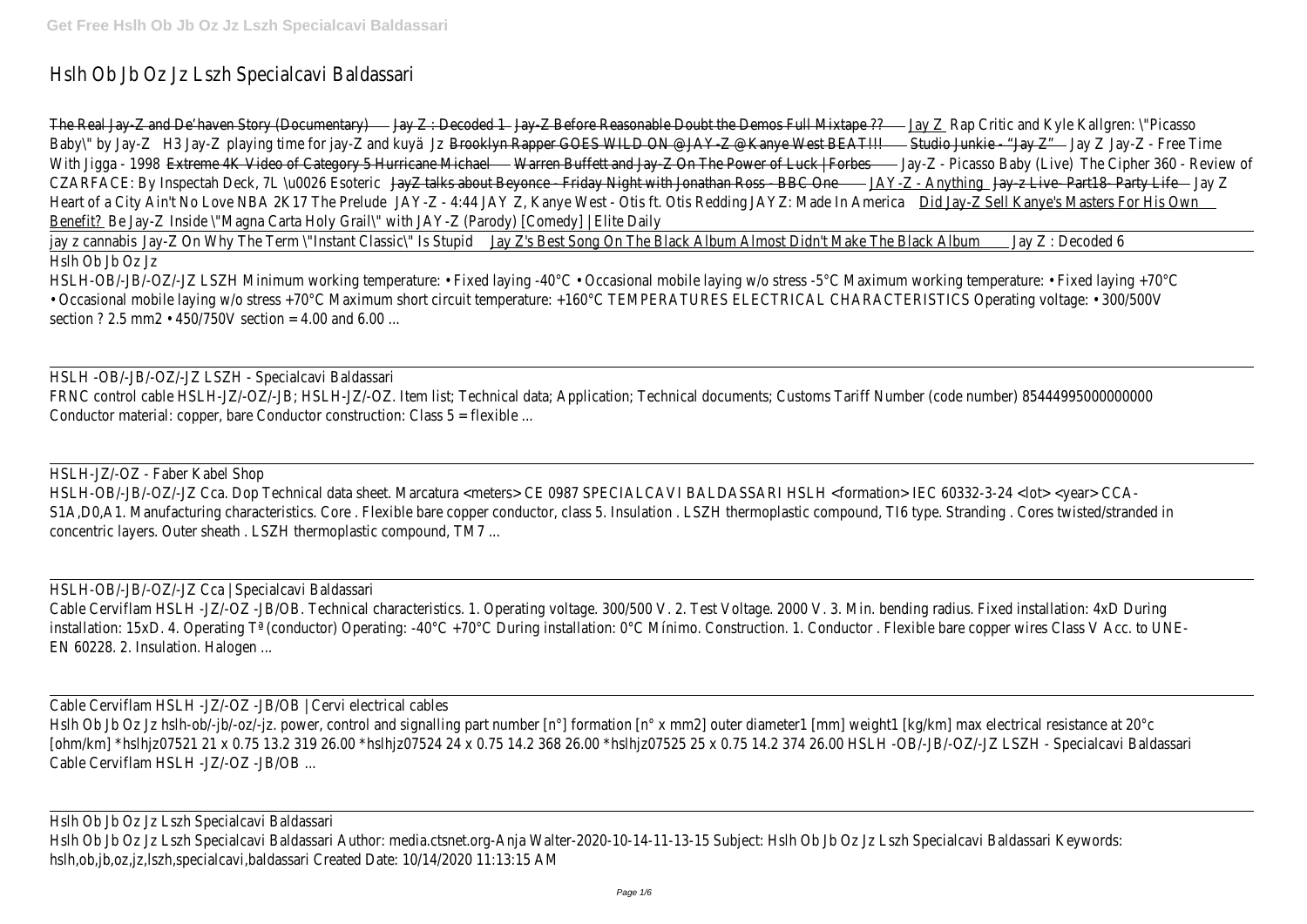## Hslh Ob Jb Oz Jz Lszh Specialcavi Baldassa

As this hslh ob jb oz jz lszh specialcavi baldassari, it ends taking place beast one of the favored ebook hslh ob jb oz jz lszh specialcavi baldassari collections that we have. This hythis hslh ob is whyther is in that why you remain in the best website to look the incredible ebook to have. It's easy to search Wikibooks by topic, and there are separate Page 1/4. Get Free Hslh Ob Jb Oz Jz Lszh S Baldassari sections

## Hslh Ob Jb Oz Jz Lszh Specialcavi Baldassa

YSLY-JZ, YSLY-JB, YSLY-OZ and YSLY-OB type cables are suitable for a wide range of applications, from low to medium mechanical stress. Among other things, th connection cables and junction lines for machine tools, conveyor and assembly lines and control devices. They are used in numerous industrial environments such as heat conditioning technology, conveyor systems in the

### YSLY-JZ/-JB/-OZ/-OB - Faber Kabel Sho

Veriflex YY cables are versatile multi-core power and signal control cables suitable for a wide variety of industrial applications. They are commonly known by their constructions on the structure on the construction of the reference: YSLY cables. These include use as an interconnecting cable in manufacturing plants and other automated production facilities for measuring, controlling or equipment including assembly and

Veriflex YY Cable - Multicore YSLY HSLH Control Flex

Halogenfreie Steuerleitung HSLH JZ OZ JB ? Zur Energie- und Signalübertragung » Jetzt mehr im Faber B2B-Webshop erf

HSLH-JZ/-OZ/-JB - Faber Kabel Shop Kaufen Sie HSLH-JZ/-JB/-OZ/-OB Control Cables HFFR online im Next Kabel Shop. Faire Preise und hochwertige Materialien sind garantiert. Besuchen Sie unsere We detaillierte Informationen

# HSLH-JZ/-JB/-OZ/-OB Control Cables HFFR - next kab

HSLH-JZ 300/500 V, HSLH-0Z 300/500 V, HSLH-JB 300/500 V and HSLH?OB 300/500 V are flexible cables designed for wet or dry locations and intended for control, protection and intended for control, protection and intended for monitoring systems or power supply, all in power engineering. The cables are also intended for wiring industrial plants, such as production lines, air-conditioning equip

## Technokabel SA - HSLH-JZ 300/500 V, HSLH-0Z 300/500 \

YSLY-CY-0Z/-JZ/-OB/-JB. PVC screened control cable. APPLICATION For measurement and control purposes requiring a high level of electromagnetic compatibility (E cable is largely oil and chemical resistant. For use in dry and damp rooms but not outdoors. Structure: Design structure based on DIN VDE 0250: Conductor: Copper condu flexible, conductor structure according to VDE

## YSLY-CY -OZ/-JZ/-OB/-JB - Elcab

Shielded Cable Cerviflam HSLCH -JZ/OZ -JB/OB 300/500V. Technical characteristics. 1. Operating voltage. 300/500 V. 2. Test Voltage. 2000 V. 3. Min. bending radius. C 5xD During installation: 10xD. 4. Operating T<sup>a</sup> (conductor) Operating: -30°C +70°C During installation: 0°C Mínimo. Construction . 1. Conductor. Flexible bare copper wire

| y<br>cavi |  |
|-----------|--|
|           |  |
| r-        |  |
|           |  |
|           |  |
|           |  |
|           |  |
|           |  |
| nd        |  |
| e,        |  |
|           |  |
|           |  |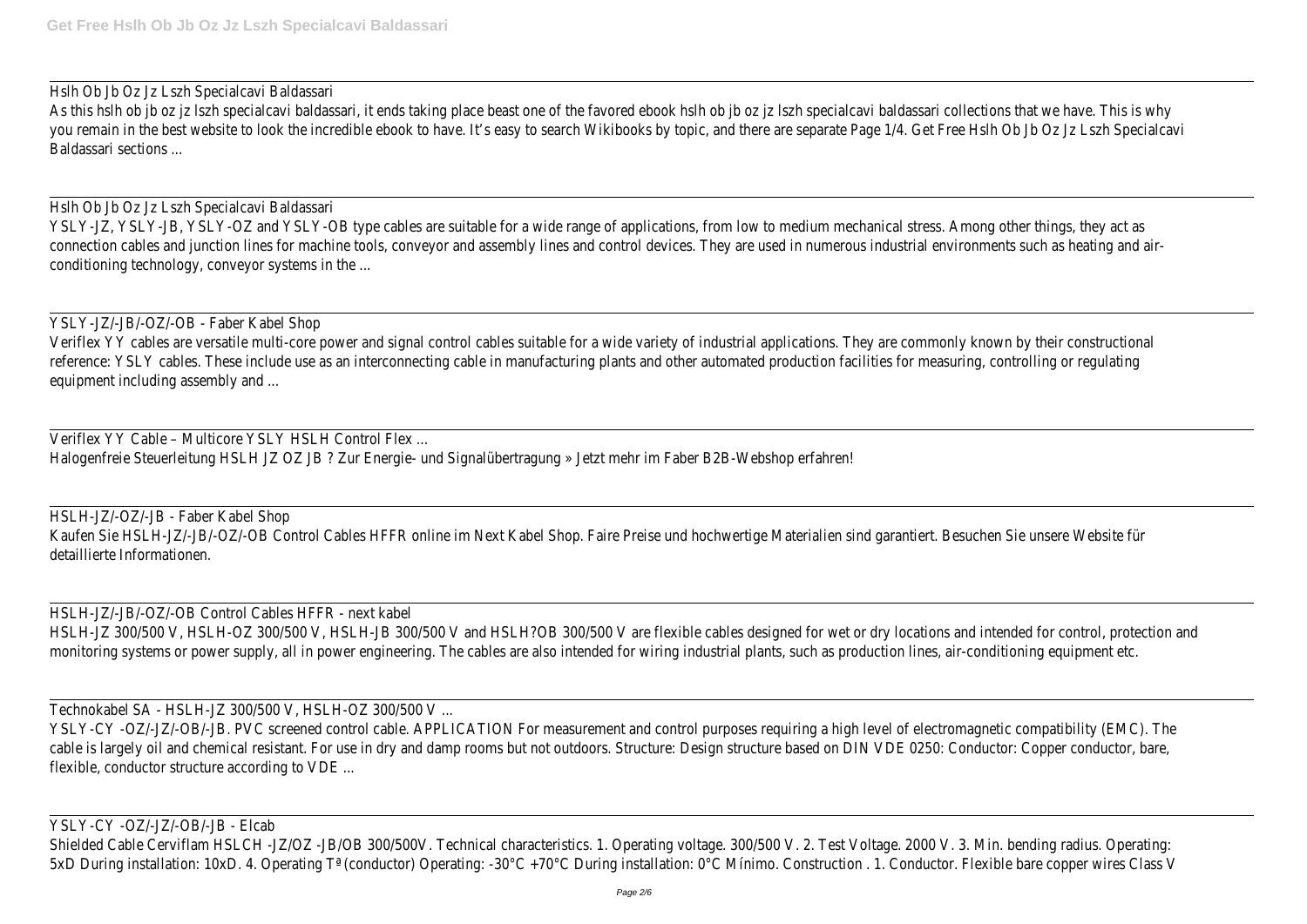Acc. to UNE-EN 60228, 2. Insulation

Shielded Cable Cerviflam HSLCH -JZ/OZ -JB/OB 300/500)

HSLH-JZ/-JB/-OZ/-OB Control Cables HFFR; HSLCH-JZ/-JB/-OZ/-OB Control Cables HFFR; HSLHCH-JZ/-JB/-OZ/-OB Control Cables HFFR; Profinet & Bus Cables; R Cables; PUR Cables; Encoder & Measuring System Cables; Fire Resistant Cables; PVC Flexible Cables; Quality & Innovation; Actual; Blog. Raw yarn fabric braid Communication; Menu. Corporate ; Product. Fabric Cable. PVC Colore

YSLCY-JZ/-JB/-OZ/-OB Control Cables - next kab HSLH-OB/-JB/-OZ/-JZ Cca. Dop Scheda tecnica. Marcatura <meters> CE 0987 SPECIALCAVI BALDASSARI HSLH <formation> IEC 60332-3-24 <lot> <year> CCA-S1 Caratteristiche costruttive. Anima . Flexible bare copper conductor, class 5. Isolamento . LSZH thermoplastic compound, Tl6 type. Cordatura . Cores twisted/stranded in o layers. Guaina esterna . LSZH thermoplastic compound, TM7 typ

HSLH-OB/-JB/-OZ/-JZ Cca | Specialcavi Baldassa Gi?tkie kable HSLH-JZ 0,6/1 kV, HSLH-OZ 0,6/1 kV, HSLH-JB 0,6/1 kV i HSLH?OB 0,6/1 kV przeznaczone s? do pracy w energetycznych systemach kontrol zabezpieczeniowych, sterowniczych i do zasilania w energi? elektryczn?, a tak?e w instalacjach przemys?owych, takich jak linie produkcyjne, urz?dzenia klimatyzacji i i bezhalogenowe stosowane s? tam, gdzie potrzebne jest

Technokabel SA - HSLH-JZ 0,6/1 kV, HSLH-OZ 0,6/1 kV, HSLH OTHER PRODUCTS FROM THIS COMPANY. GLOBALFLEX®-JZ/OZ, YSLY-JZ/OZ, FLEX-JZ/OZ PVC-control cable registrated by VDE No. 7014 VIEW THE PR PAGE; GLOBALFLEX®-JZ/OZ/JB-CY, YSLYCY-JZ/OZ/JB/OB Screened PVC-control cable with inner sheath, registered by VDE No. 7014 VIEW THE PRODUC GLOBALFLEX®-C, YSLCY Screened PVC-control cable without inner she

GLOBALFLEX®-H-JZ/OZ, FLEX-H-JZ/OZ, HSLH-JZ/OZ, Halogen Read Free Hslh Ob Jb Oz Jz Lszh Specialcavi Baldassari 030608 031217 030601 030606 031337 031704 030592 031913 030642 ... Control cable YSLY-JZ/-JB -OZ/-OB H ?íslované + z/ž HYSLY-OZ ?íslované bez z/ž HYSLY-JB barevné + z/ž HYSLY-OB barevné bez z/ž Uspo?ádání žil: v koncentrických polohách zkrouceno Pláš?: speciální bázi PVC Barva plášt?: šedá, RAL

Hslh Ob Jb Oz Jz Lszh Specialcavi Baldassa FLEX-JZ/OZ ; FLEX-SY-JB/OB; FLEX-SY-JZ/OZ; ARCTIC FLEX - JZ; PU yellow; PU orange; PU-CY; PU-CY no inner bedding ; PU-JZ; Data Cables. ES-BL-CY paired; ES-BL-CY-OZ; ES-BL-OZ/JZ; LI2YCY / LI2YCYV + black; LI2YCY-PIMF; LIYCY; LIYCY-CY; LIYCY-CY paired; LIYCY-JB 0,6/1kV; LIYCY-JZ; LIYCY-TP paired; LI LIYCY-UL paired; LIYY; LIYY paired; LIYY-UL ; RE2X(ST)H EN 50288-7; RE2X(ST)Yv EN 50288

|                   | The Real Jay-Z and De'haven Story (Documentary) — | - Jay Z : Decoded 1 ---- Jay-Z Before Reasonable Doubt the Demos Full Mixtape ??- | - <u>Jay Z _</u> Rap Critic and Kyle Kallgren: \"Picasso |                                                                         |
|-------------------|---------------------------------------------------|-----------------------------------------------------------------------------------|----------------------------------------------------------|-------------------------------------------------------------------------|
| Baby\" by Jay-Z   | H3 Jay-Z playing time for jay-Z and kuyä          | Jz Brooklyn Rapper GOES WILD ON @JAY-Z @Kanye West BEAT!!!                        |                                                          | - <del>Studio Junkie - "Jay Z" - - - - J</del> ay Z - Jay-Z - Free Time |
| With Jigga - 1998 | Extreme 4K Video of Category 5 Hurricane Michael  | - Warren Buffett and Jay-Z On The Power of Luck   Forbes                          | - Jay-Z - Picasso Baby (Live)                            | The Cipher 360 - Review                                                 |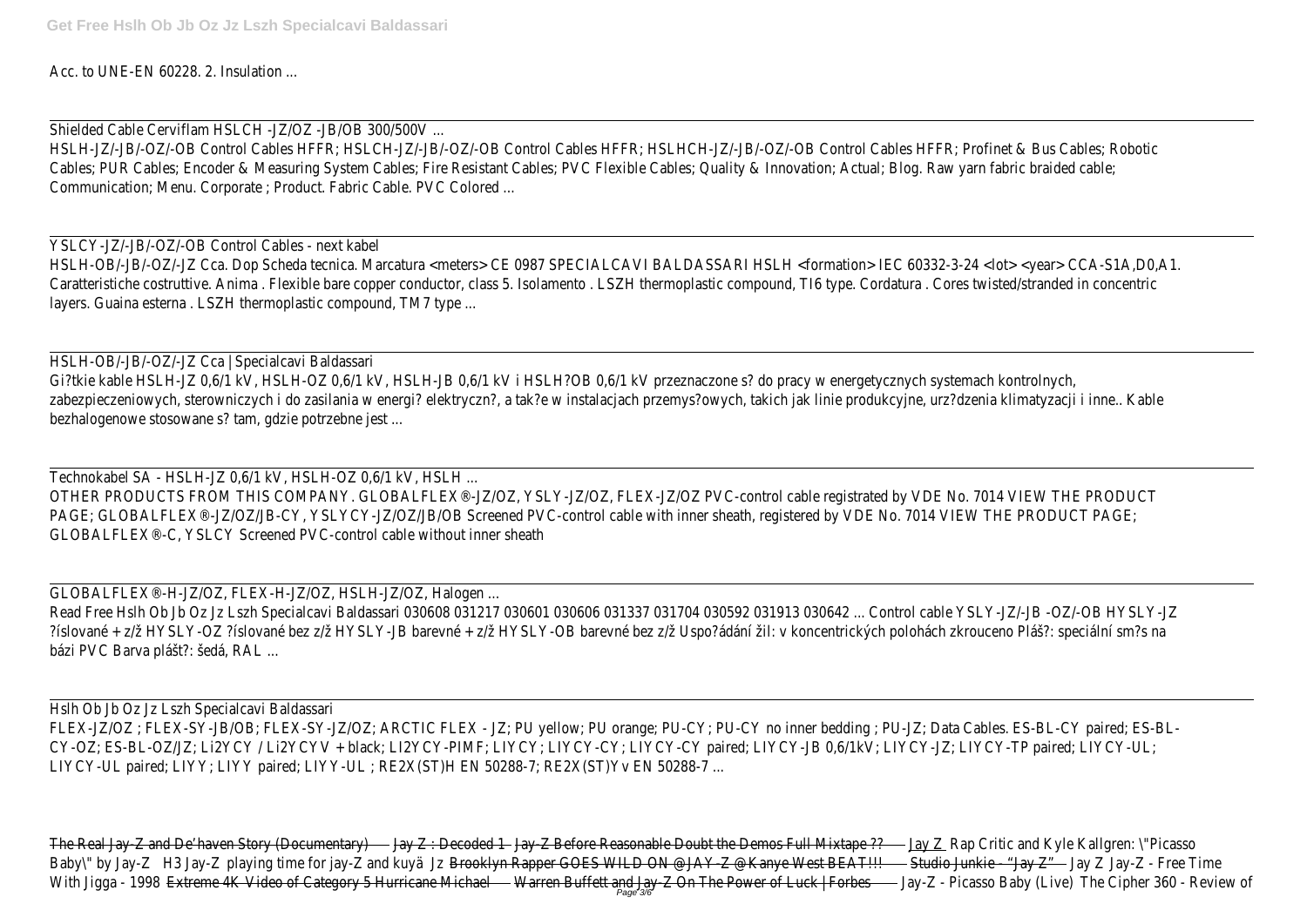| CZARFACE: By Inspectah Deck, 7L \u0026 Esoteric                                                | JayZ talks about Beyonce - Friday Night with Jonathan Ross - BBC One -         |                       | <sub>-</sub> <del>Jay-z Live- Part18- F</del><br><u> JAY-Z - Anything I</u> |
|------------------------------------------------------------------------------------------------|--------------------------------------------------------------------------------|-----------------------|-----------------------------------------------------------------------------|
| Heart of a City Ain't No Love NBA 2K17 The Prelude                                             | JAY-Z - 4:44 JAY Z, Kanye West - Otis ft. Otis Redding                         | JAYZ: Made In America | <u> Did Jay-Z Sell Kanye's Masters For</u>                                  |
| Benefit? Be Jay-Z Inside \"Magna Carta Holy Grail\" with JAY-Z (Parody) [Comedy]   Elite Daily |                                                                                |                       |                                                                             |
| jay z cannabis Jay-Z On Why The Term \"Instant Classic\" Is Stupid                             | <u>Jay Z's Best Song On The Black Album Almost Didn't Make The Black Album</u> |                       | Jay Z: Decoded                                                              |

Hslh Ob Jb Oz Jz

HSLH-OB/-JB/-OZ/-JZ LSZH Minimum working temperature: • Fixed laying -40°C • Occasional mobile laying w/o stress -5°C Maximum working temperature: • Fixed layin • Occasional mobile laying w/o stress +70°C Maximum short circuit temperature: +160°C TEMPERATURES ELECTRICAL CHARACTERISTICS Operating voltage: • 30 section ? 2.5 mm2  $\cdot$  450/750V section = 4.00 and 6.00

## HSLH -OB/-JB/-OZ/-JZ LSZH - Specialcavi Baldassa

FRNC control cable HSLH-JZ/-OZ/-JB; HSLH-JZ/-OZ. Item list; Technical data; Application; Technical documents; Customs Tariff Number (code number) 85444995000 Conductor material: copper, bare Conductor construction: Class  $5 =$  flexible ...

### HSLH-JZ/-OZ - Faber Kabel Sho

HSLH-OB/-JB/-OZ/-JZ Cca. Dop Technical data sheet. Marcatura <meters> CE 0987 SPECIALCAVI BALDASSARI HSLH <formation> IEC 60332-3-24 <lot> <year> CCA-S1A,DO,A1. Manufacturing characteristics. Core . Flexible bare copper conductor, class 5. Insulation . LSZH thermoplastic compound, TI6 type. Stranding . Cores twisted/s concentric layers. Outer sheath . LSZH thermoplastic compound, TM

HSLH-OB/-JB/-OZ/-JZ Cca | Specialcavi Baldassa

Cable Cerviflam HSLH -JZ/-OZ -JB/OB. Technical characteristics. 1. Operating voltage. 300/500 V. 2. Test Voltage. 2000 V. 3. Min. bending radius. Fixed installation: 4 installation: 15xD. 4. Operating T<sup>a</sup> (conductor) Operating: -40°C +70°C During installation: 0°C Mínimo. Construction. 1. Conductor . Flexible bare copper wires Class V Ac EN 60228. 2. Insulation. Halogen

Cable Cerviflam HSLH -JZ/-OZ -JB/OB | Cervi electrical cab

Hslh Ob Jb Oz Jz hslh-ob/-jb/-oz/-jz. power, control and signalling part number [n°] formation [n° x mm2] outer diameter1 [mm] weight1 [kg/km] max electrical resistance [ohm/km] \*hslhjz07521 21 x 0.75 13.2 319 26.00 \*hslhjz07524 24 x 0.75 14.2 368 26.00 \*hslhjz07525 25 x 0.75 14.2 374 26.00 HSLH -OB/-JB/-OZ/-JZ LSZH - Specialcavi B Cable Cerviflam HSLH -JZ/-OZ -JB/OB

# Hslh Ob Jb Oz Jz Lszh Specialcavi Baldassa

Hslh Ob Jb Oz Jz Lszh Specialcavi Baldassari Author: media.ctsnet.org-Anja Walter-2020-10-14-11-13-15 Subject: Hslh Ob Jb Oz Jz Lszh Specialcavi Baldassari K hslh,ob,jb,oz,jz,lszh,specialcavi,baldassari Created Date: 10/14/2020 11:13:1

Hslh Ob Jb Oz Jz Lszh Specialcavi Baldassa

As this hslh ob jb oz jz lszh specialcavi baldassari, it ends taking place beast one of the favored ebook hslh ob jb oz jz lszh specialcavi baldassari collections that we have. This hythis hslh ob is whyther is in that why you remain in the best website to look the incredible ebook to have. It's easy to search Wikibooks by topic, and there are separate Page 1/4. Get Free Hslh Ob Jb Oz Jz Lszh S Baldassari sections ...

Jay-z Live- Part18- Party Life - Friday Z Kanve's Masters For His Own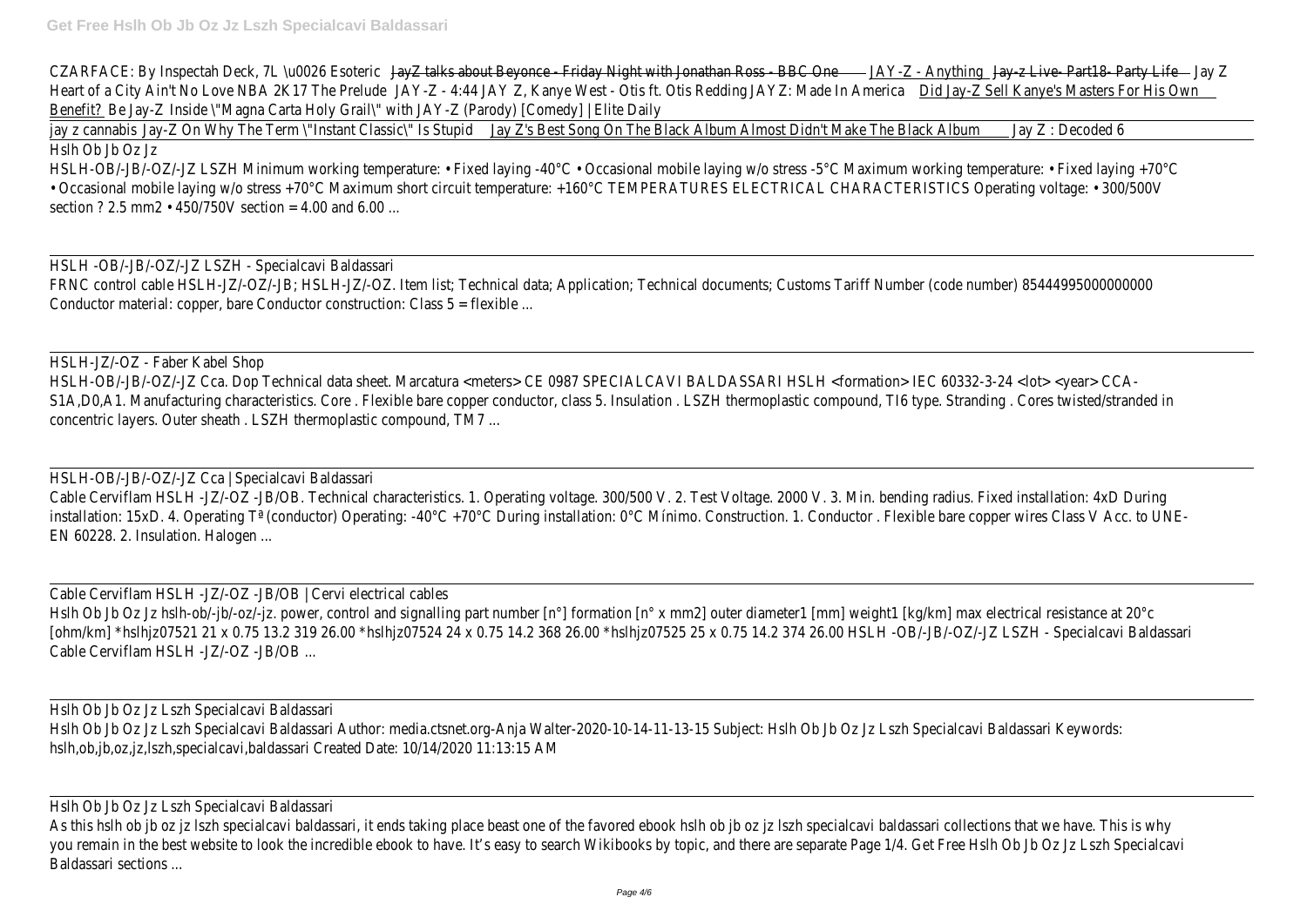## Hslh Ob Jb Oz Jz Lszh Specialcavi Baldassa

YSLY-JZ, YSLY-JB, YSLY-OZ and YSLY-OB type cables are suitable for a wide range of applications, from low to medium mechanical stress. Among other things, th connection cables and junction lines for machine tools, conveyor and assembly lines and control devices. They are used in numerous industrial environments such as heat conditioning technology, conveyor systems in the

YSLY-JZ/-JB/-OZ/-OB - Faber Kabel Sho

Veriflex YY cables are versatile multi-core power and signal control cables suitable for a wide variety of industrial applications. They are commonly known by their constructions on the metal of the metal of the metal of t reference: YSLY cables. These include use as an interconnecting cable in manufacturing plants and other automated production facilities for measuring, controlling or equipment including assembly and

Veriflex YY Cable - Multicore YSLY HSLH Control Flex Halogenfreie Steuerleitung HSLH JZ OZ JB ? Zur Energie- und Signalübertragung » Jetzt mehr im Faber B2B-Webshop erf

# HSLH-JZ/-OZ/-JB - Faber Kabel Shop

Kaufen Sie HSLH-JZ/-JB/-OZ/-OB Control Cables HFFR online im Next Kabel Shop. Faire Preise und hochwertige Materialien sind garantiert. Besuchen Sie unsere We detaillierte Informationen

## HSLH-JZ/-JB/-OZ/-OB Control Cables HFFR - next kab

HSLH-JZ 300/500 V, HSLH-0Z 300/500 V, HSLH-JB 300/500 V and HSLH?OB 300/500 V are flexible cables designed for wet or dry locations and intended for control, protection and intended for control, protection and intended for monitoring systems or power supply, all in power engineering. The cables are also intended for wiring industrial plants, such as production lines, air-conditioning equipment equipment equipment etc...

# Technokabel SA - HSLH-JZ 300/500 V, HSLH-0Z 300/500 \

YSLY-CY-0Z/-JZ/-OB/-JB. PVC screened control cable. APPLICATION For measurement and control purposes requiring a high level of electromagnetic compatibility (E cable is largely oil and chemical resistant. For use in dry and damp rooms but not outdoors. Structure: Design structure based on DIN VDE 0250: Conductor: Copper condu flexible, conductor structure according to VDE

# YSLY-CY -OZ/-JZ/-OB/-JB - Elcab

Shielded Cable Cerviflam HSLCH -JZ/OZ -JB/OB 300/500V. Technical characteristics. 1. Operating voltage. 300/500 V. 2. Test Voltage. 2000 V. 3. Min. bending radius. Operational characteristics. 1. Operating voltage. 300/500 5xD During installation: 10xD. 4. Operating T<sup>a</sup> (conductor) Operating: -30°C +70°C During installation: 0°C Mínimo. Construction . 1. Conductor. Flexible bare copper wire Acc. to UNE-EN 60228, 2. Insulation

Shielded Cable Cerviflam HSLCH -JZ/OZ -JB/OB 300/500V HSLH-JZ/-JB/-OZ/-OB Control Cables HFFR; HSLCH-JZ/-JB/-OZ/-OB Control Cables HFFR; HSLHCH-JZ/-JB/-OZ/-OB Control Cables HFFR; Profinet & Bus Cables; I

| r-<br>nd<br>e, |
|----------------|
|                |
|                |
|                |
|                |
|                |
|                |
|                |
|                |
|                |
|                |
|                |
|                |
|                |
|                |
|                |